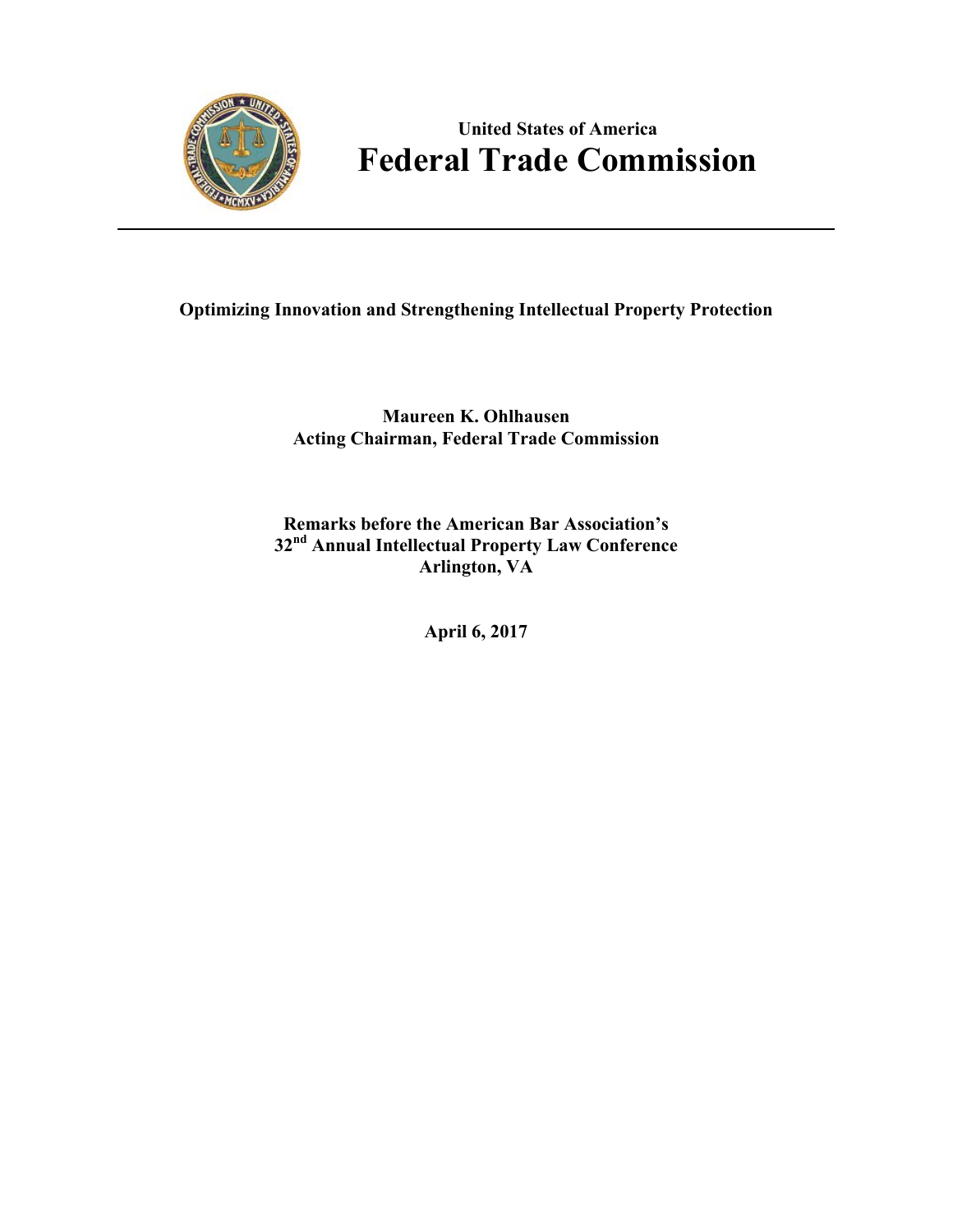#### **Introduction**

 $\overline{a}$ 

 protections. It is clear that strong IP rights are vital to the U.S. economy. The United States government recently reported that IP-intensive industries support at least 45 million U.S. jobs and contribute more than \$6 trillion dollars to, or 38.2 percent of, U.S. gross domestic product.<sup>1</sup> Good afternoon. My remarks today touch on an area that has been and will continue to be an area of special interest for me: optimizing innovation by protecting and strengthening IP

I have written at length—most recently in the *Harvard Journal of Law & Technology* countries.<sup>2</sup> As we begin our discussion this morning of optimal patent policy interventions, two about the positive correlation between robust IP rights and R&D investment in developed leading studies warrant attention.

 Scrutinizing cross-country data on R&D investment and patent protection from thirty-two indicates the significance of intellectual property rights as incentives for spurring innovation." They found that "[t]he strength of intellectual property protection is positively and significantly associated with R&D. . . . Thus, countries which provided stronger protection tended to have countries from 1981 to 1995, Kanwar and Evenson found that "[t]he evidence unambiguously larger proportions of their GDP devoted to R&D activities."<sup>3</sup>

 between 1960 and 1990 to explore the relationship between IP rights and economic growth. They That study followed work by Park and Ginarte, who examined data from sixty countries

 $1$  U.S. Dep't of Commerce, Intellectual Property and the U.S. Economy: 2016 Update (2016), https://www.uspto.gov/sites/default/files/documents/IPandtheUSEconomySept2016.pdf. 2 Maureen K. Ohlhausen, *Patent Rights in a Climate of Intellectual Property Rights Skepticism*, 30 HARV.

 J. L & TECH. 103 (2016).

 55 OXFORD ECON. PAPERS 235, 249-250 (2003). 3 Sunil Kanwar & Robert Evenson, *Does Intellectual Property Protection Spur Technological Change?*,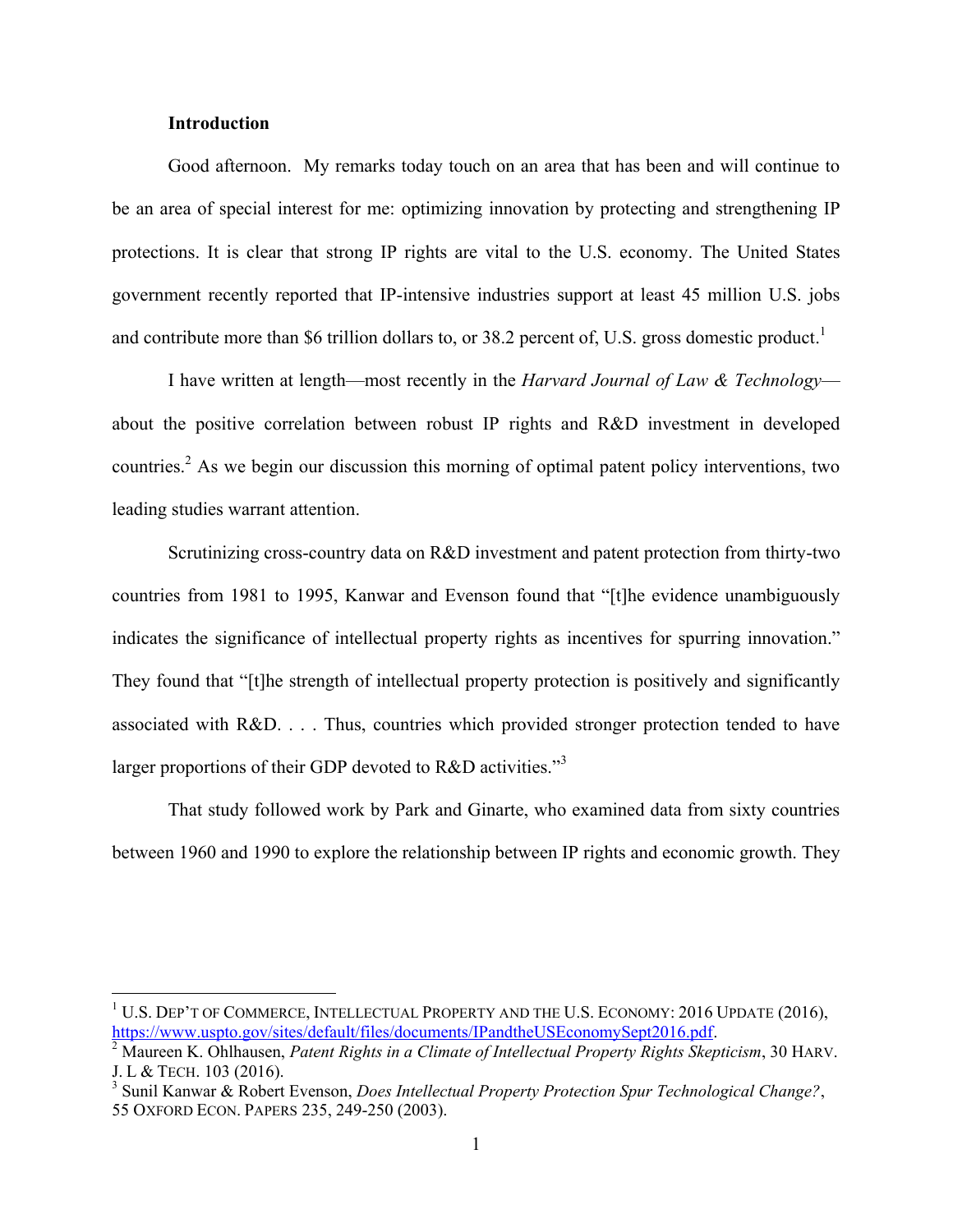found that "IPRs affect economic growth by stimulating the accumulation of factor inputs like research and development capital and physical capital."<sup>4</sup>

 A host of other empirical work finds a statistically significant relationship between patent that patents are correlated with economic growth across and within the same country over time" and "R&D spending since 1953 is highly correlated with patenting and the patent rate."<sup>5</sup> with higher metropolitan area productivity" and that "the most likely explanation is that patents cause growth."<sup>6</sup> strength and R&D investment. A 2013 Brookings report observed, "[r]esearch has established Studying U.S. data between 1980 and 2010, the report concluded that "patenting is associated

 We also know that firms respond to changes in the strength of patent protection. In a well-known study, for example, Hall and Ziedonis examined the U.S. semiconductor industry controlling for other known determinants of patenting."<sup>7</sup> between 1979 and 1995. They found that "large-scale manufacturers have invested far more aggressively in patents during the period associated with strong U.S. patent rights, even

 This is only a small introduction to the economic literature in this area. Still, it provides a useful framework as I address two of the FTC's most-recent IP policy initiatives: the revised IP licensing guidelines and our PAE report.

 CONTEMPORARY ECON. POL'Y 51 (1997). 4 Walter G. Park & Juan Carlos Ginarte, *Intellectual Property Rights and Economic Growth*, 15

PERFORMANCE IN THE UNITED STATES AND ITS METROPOLITAN AREAS 4, 8 (2013). <sup>6</sup>*Id*. at 15. 5 JONATHAN ROTHWELL ET AL., BROOKINGS, PATENTING PROSPERITY: INVENTION AND ECONOMIC

 7 Bronwyn H. Hall & Rosemarie Ham Ziedonis, *The Patent Paradox Revisited: An Empirical Study of Patenting in the US Semiconductor Industry, 1979-1995*, 32 RAND J. ECON. 101, 104 (2001).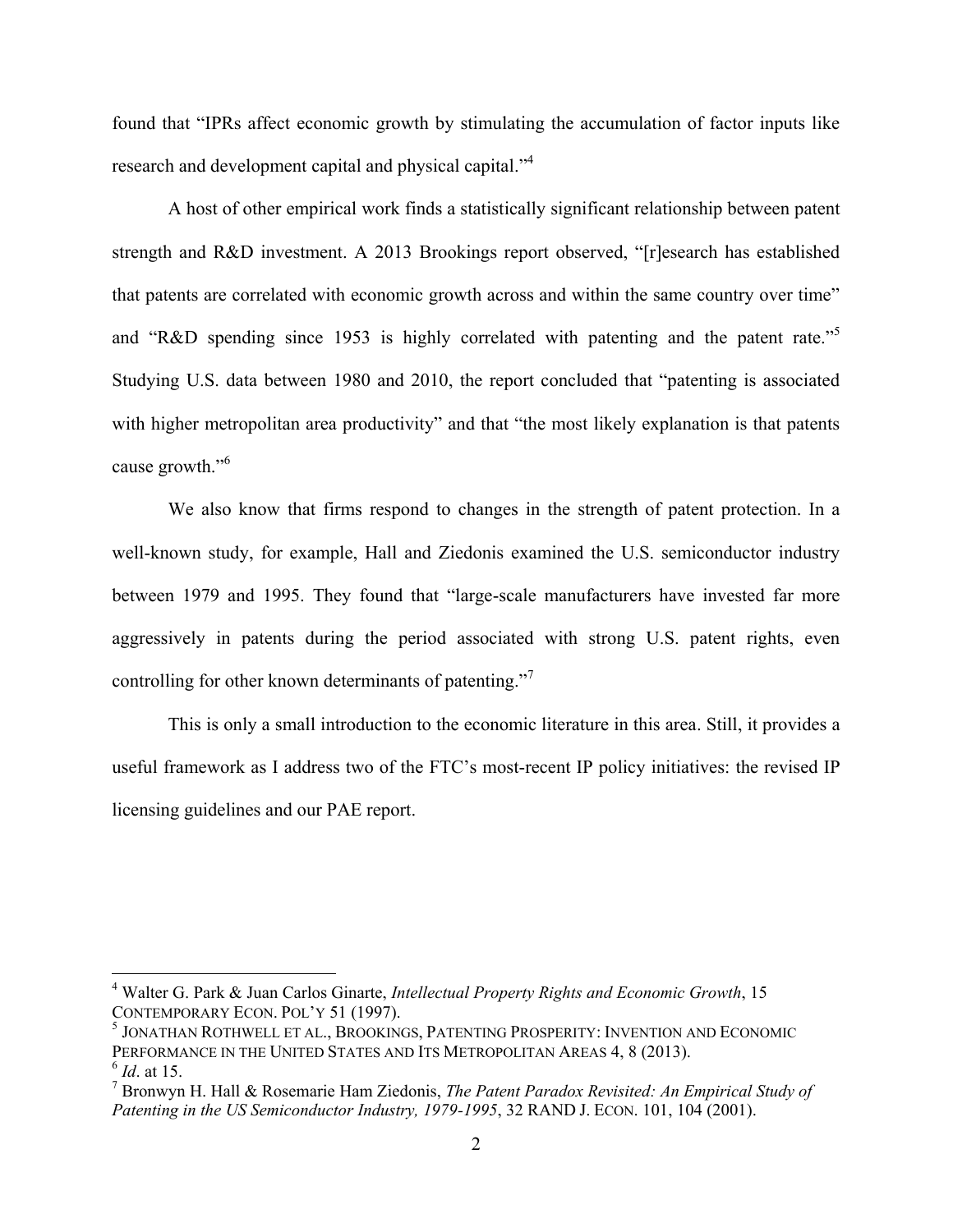### **IP Guidelines**

jointly issued updated Antitrust Guidelines for the Licensing of Intellectual Property, $\frac{8}{3}$  which In January 2017, the Federal Trade Commission and the U.S. Department of Justice state the agencies' enforcement policy with respect to the licensing of intellectual property protected by patent, copyright, and trade-secret law, and of know-how. This is the agencies' first update since the Guidelines issued in 1995.

investment after the property right is granted.<sup>10</sup> I have noted that this represents the "Coase" Before discussing the revisions in detail, it is helpful to frame the economics of IP licensing. Forty years ago, Edmund Kitch famously theorized his "prospect" theory of patents:<sup>9</sup> broad patents issued during the early stages of development will encourage technological Theorem" in action. By voluntarily contracting with one another based on an initial allocation of property rights, parties efficiently reallocate entitlements to higher-value uses.

 or bringing the final product to market. Clearly defined patent rights allow participants to engage Patents, and patent licensing, facilitate this distribution of resources. Stakeholders may choose to focus on developing early-stage technology, addressing technological improvements, in efficient bargaining, *ex ante*, to deliver the optimal product to consumers. The FTC explained this dynamic in its IP Marketplace report from  $2011^{11}$ , noting the roles of universities and semiconductor design houses as facilitating development through technology transfer.

 $^8$  U.S. Dep't of Justice & Fed. Trade Comm'n, Antitrust Guidelines for the Licensing of INTELLECTUAL PROPERTY (2017),

https://www.ftc.gov/system/files/documents/public statements/1049793/ip guidelines 2017.pdf  $[herenafter 2017\,Guidelines].$ 

 9 Edmund W. Kitch, *The Nature and Function of the Patent System*, 20 J L & ECON. 265, 265-66, 268 (1977).

 <sup>10</sup>*Id*. at 276.

<sup>&</sup>lt;sup>11</sup> FED. TRADE COMM'N, THE EVOLVING IP MARKETPLACE: ALIGNING PATENT NOTICE AND REMEDIES notice-remedies-competition*.*  WITH COMPETITION, (Mar. 2011), https://www.ftc.gov/reports/evolving-ip-marketplace-aligning-patent-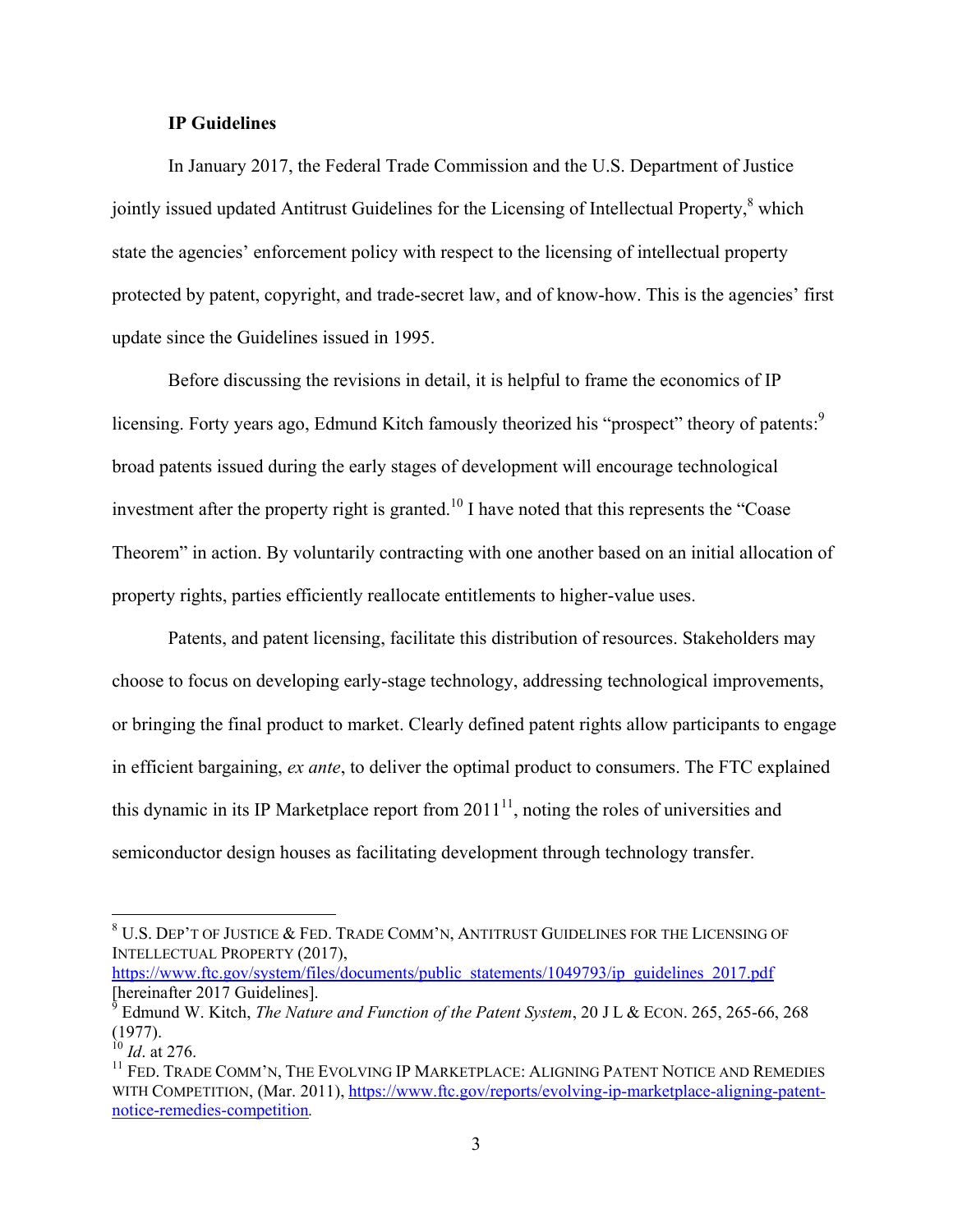While IP licensing generally is procompetitive, antitrust enforcers have a role to play in protecting against competitive abuses. In the past, however, I have expressed concern when less like-minded overseas enforcers apply their antitrust laws to dilute IP rights. Doing so inappropriately morphs antitrust law into a tool for price regulation and create harmful disincentives for innovation. Consequently, I have long favored an evidence-based approach towards evaluating potential IP abuses in the antitrust space. The 2017 Guidelines exemplify my approach to antitrust/IP issues, and offer the following reasonable guideposts:

 flexibility. Some commenters called upon the U.S. agencies to create new, specialized, First, the Guidelines represent a modest update, embracing principles of commendable guidelines to address FRAND-encumbered SEP, PAE, or pay-for-delay issues. I did not support this. As I have said before, "IP issues are not a special case that requires a different competition jurisprudence."<sup>12</sup> For more than twenty years, the Guidelines have offered general guidance that has adapted to new and complicated issues in the IP space. Under this precedent, we should be careful not to establish new standards without compelling evidence to do so.

 Without IP rights, imitators could exploit investments in R&D without compensation. As the Second, the Guidelines continue to affirm that IP laws grant "enforceable rights," which have social value.<sup>13</sup> Intellectual property laws incentivize innovation by establishing enforceable boundaries to protect new products, more efficient processes, and original works of expression. Guidelines recognize, "Rapid imitation would reduce the commercial value of innovation and erode incentives to invest, ultimately to the detriment of consumers."<sup>14</sup>

 *Ohlhausen*, PUBLIC DOMAIN 11-12 (Feb. 2016). <sup>13</sup>*Id*. at 1-2. <sup>12</sup> ABA Section of Antitrust Law's Intellectual Property Committee, *Interview of Commissioner* 

<sup>&</sup>lt;sup>13</sup> *Id.* at 1-2.<br><sup>14</sup> *Id.* at 2.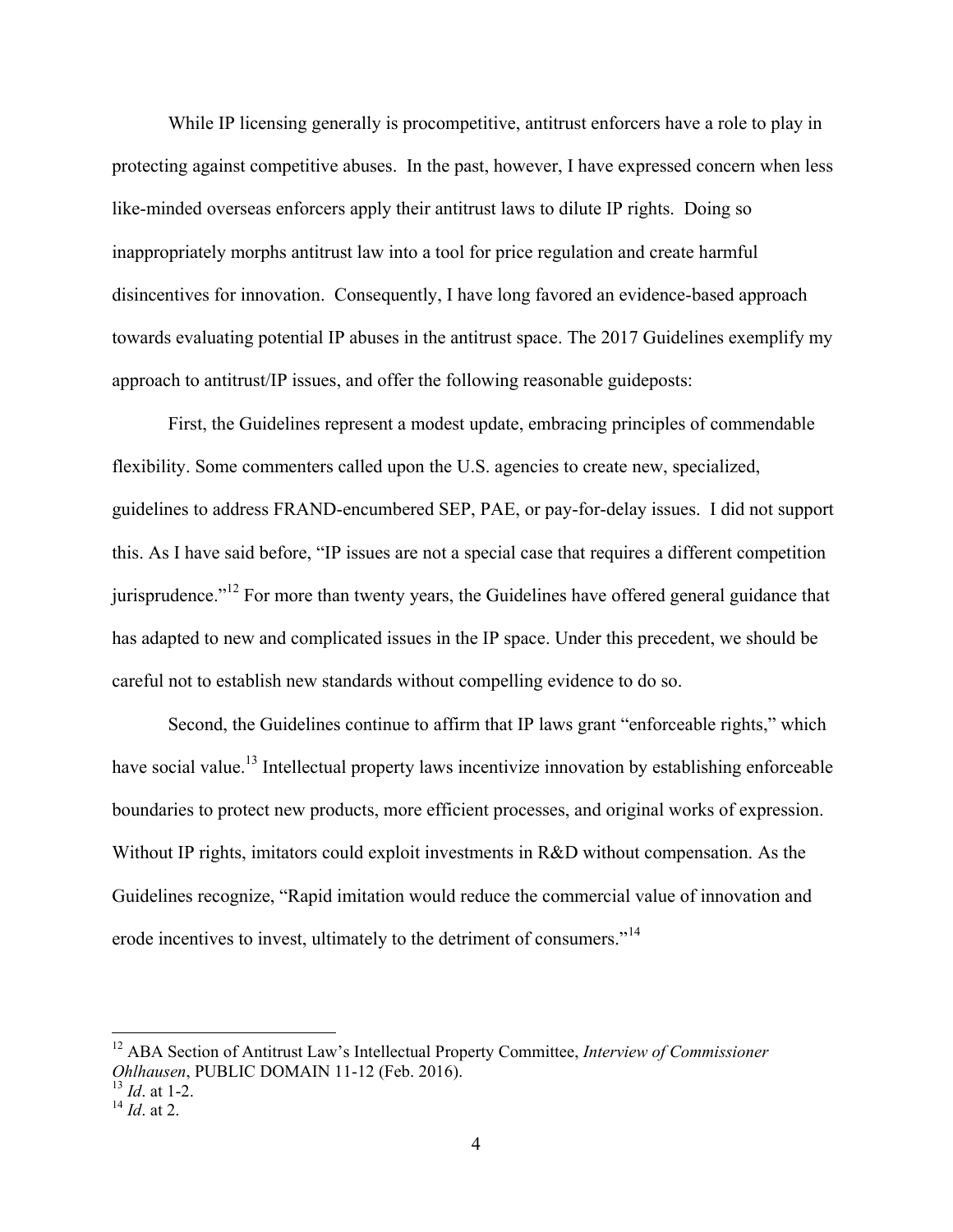play a meaningful part in the interface between patent rights and antitrust protections,"<sup>16</sup> it is Third, the Guidelines state that "antitrust laws generally do not impose liability upon a firm for a unilateral refusal to assist its competitors."<sup>15</sup> Read together with the Agencies' 2007 IP Report, which stated that, "liability for mere unconditional, unilateral refusals to license will not clear that the Guidelines will continue to protect strong IP rights in the United States.

### **The PAE Report**

 I turn now to the FTC's recent report on patent assertion entities, which we issued last October.<sup>17</sup> Our report was in good company. Last fall, the European Commission's Joint Research Centre issued its report on "Patent Assertion Entities in Europe."<sup>18</sup>

 The European Commission report provides a European perspective on PAEs, which complements the FTC's study. In particular, it notes that "the legal fragmentation of patent protection" in Europe dis-incentivizes widespread PAE activity, but the imminent introduction of the Unitary Patent Court could increase assertion activity in the coming years.<sup>19</sup>

 PAEs are businesses that acquire patents from third parties, and then try to make money by negotiating with, or suing, accused infringers. PAEs focus on accused infringers who are already on the market. This differs from technology transfer licensing which focuses on bringing

 $\overline{a}$ 

 $^{16}$  U.S. Dep't of Justice & Fed. Trade Comm'n, Antitrust Enforcement and Intellectual PROPERTY RIGHTS, PROMOTING INNOVATION AND COMPETITION 30 (2007) ("[L]iability for mere unconditional, unilateral refusals to license will not play a meaningful part in the interface between patent rights and antitrust protections."), www.usdoj.gov/atr/public/hearings/ip/222655.pdf

 $17$  Fed. Trade Comm'n, Patent Assertion Entity Activity: An FTC Study (2016), https://www.ftc.gov/system/files/documents/reports/patent-assertion-entity-activity-ftc-<br>study/p131203 patent assertion entity activity an ftc study 0.pdf.

 <sup>15</sup>*Id*. at 3.

 $18$  Joint Research Ctr., Eur. Comm'n, JRC103321, Patent Assertion Entities in Europe (Nikolaus Thumm) & Gary Gabison eds., 2016),

 $\frac{19}{19}$  *Id.* at 8. http://publications.jrc.ec.europa.eu/repository/bitstream/JRC103321/jrc103321%20online%20version.pdf.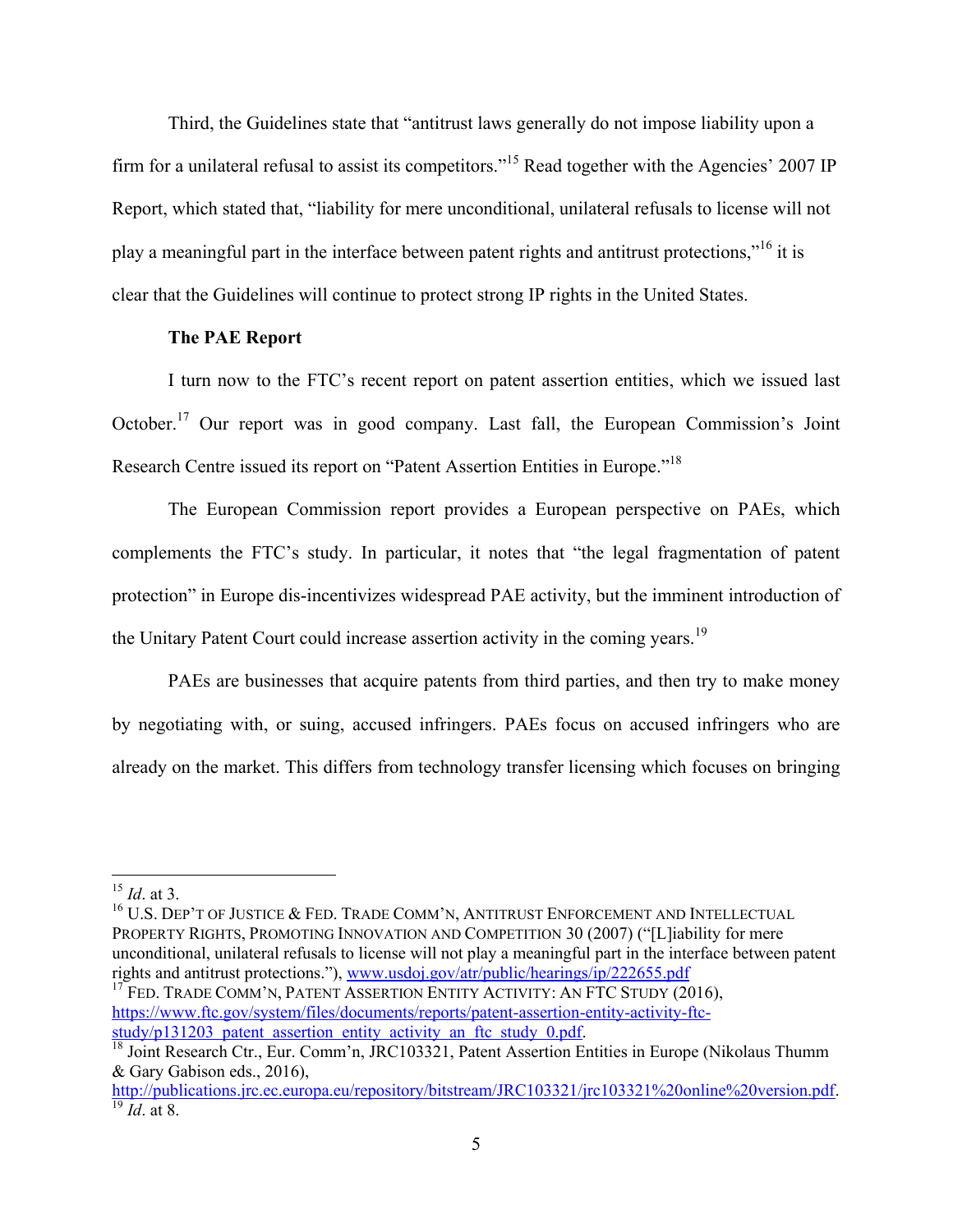new products to market. Because PAE activity focuses on post-development activity, it has raised policy questions about the role of PAEs in promoting innovation and economic growth.

The FTC has statutory authority to collect confidential business information and conduct industry studies.<sup>20</sup> We used this authority to study PAE acquisition, litigation, and licensing practices because more data on the non-public aspects of PAE activity enhances the quality of the policy dialogue.

 While we had access to a significant volume of non-public information, we were unable to review the business practices of *all* PAEs. This is because, unlike other industries, the full universe of PAEs is not known. As a result, the report is a case study that focuses on the most economically important PAEs, as well as PAEs of various sizes. Overall, the FTC analyzed 22 but did not assert. Those Study PAEs accounted for over 75% of all U.S. patents that PAEs held at the end of 2013, and a substantial portion of PAE patent infringement litigation initiated PAEs, more than three-hundred asserting affiliates, and more than 2000 entities that held patents, during the study period.

 So what did we learn? For me, the most interesting finding was that PAEs followed two distinctly different business models, focusing either on suing and settling quickly, or on negotiating licenses to large patent portfolios. There was surprisingly little crossover in the behavior of these two groups.

 Portfolio PAEs were sophisticated firms that most closely resembled the licensing arms of large technology companies. They capitalized themselves through institutional investors, dollars. Even though they represented only 9% of the licenses in the study, they generated fouraggregated hundreds or thousands of patents, and typically negotiated licenses worth millions of fifths of the revenue—more than three billion dollars. Importantly, they hired specialized IP-

 $20$  15 U.S.C. § 46(b) (2012).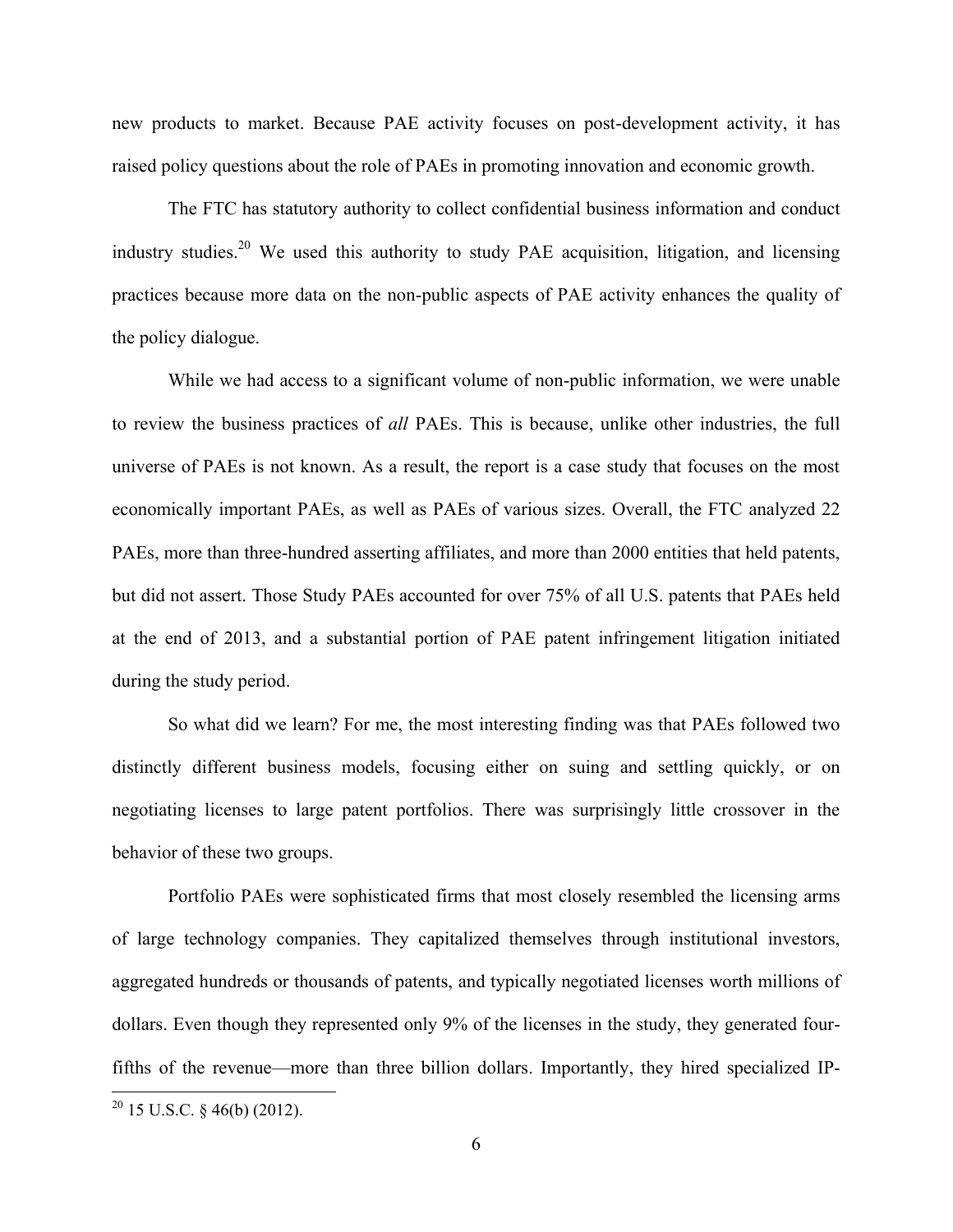On average, Portfolio PAEs acquired patents that were more than three years younger than licensing professionals and typically negotiated licenses without first suing prospective licensees. patents acquired by Litigation PAEs.

 Portfolio PAEs may engage in economic specialization that is potentially consistent with the disaggregation of complementary IP rights. efficient aggregation. Because Portfolio PAE licenses overwhelming resulted from arms-length negotiations, it is plausible that the license value reflects the quality of the licensed patents. Through aggregation, Portfolio PAEs also may mitigate royalty-stacking effects associated with

 upstream inventors, many of their patents would not have been asserted but-for their accumulation, their licensees independently invented the claimed technologies, or that their IPR holdings are of poor quality. The FTC's report cannot categorically answer whether PAEs benefit innovation. Portfolio PAEs however, demonstrate complex business practices that could, under the right circumstances, serve a valuable function. At the same time, the Commission did not conclude that Portfolio PAEs necessarily enhance social welfare. It is possible, for example, that Portfolio PAEs share little revenue with

 Litigation PAEs, by contrast, were not highly-capitalized. They typically relied on litigate this IP and hold it separate. litigate this IP and hold it separate.<br>Infringement lawsuits played a key role in the viability and success of the Litigation PAE revenue-sharing to fund their activity, acquired small portfolios, and created subsidiaries to

 business model. More than ninety-percent of their licenses followed litigation, and these cases settled quickly. Parties typically settled for less than \$300,000, an amount that defendants could expect to pay through initial discovery. Despite filing 96% of the lawsuits in the study and representing 91% of licenses, they accounted for only 20% of the reported revenue.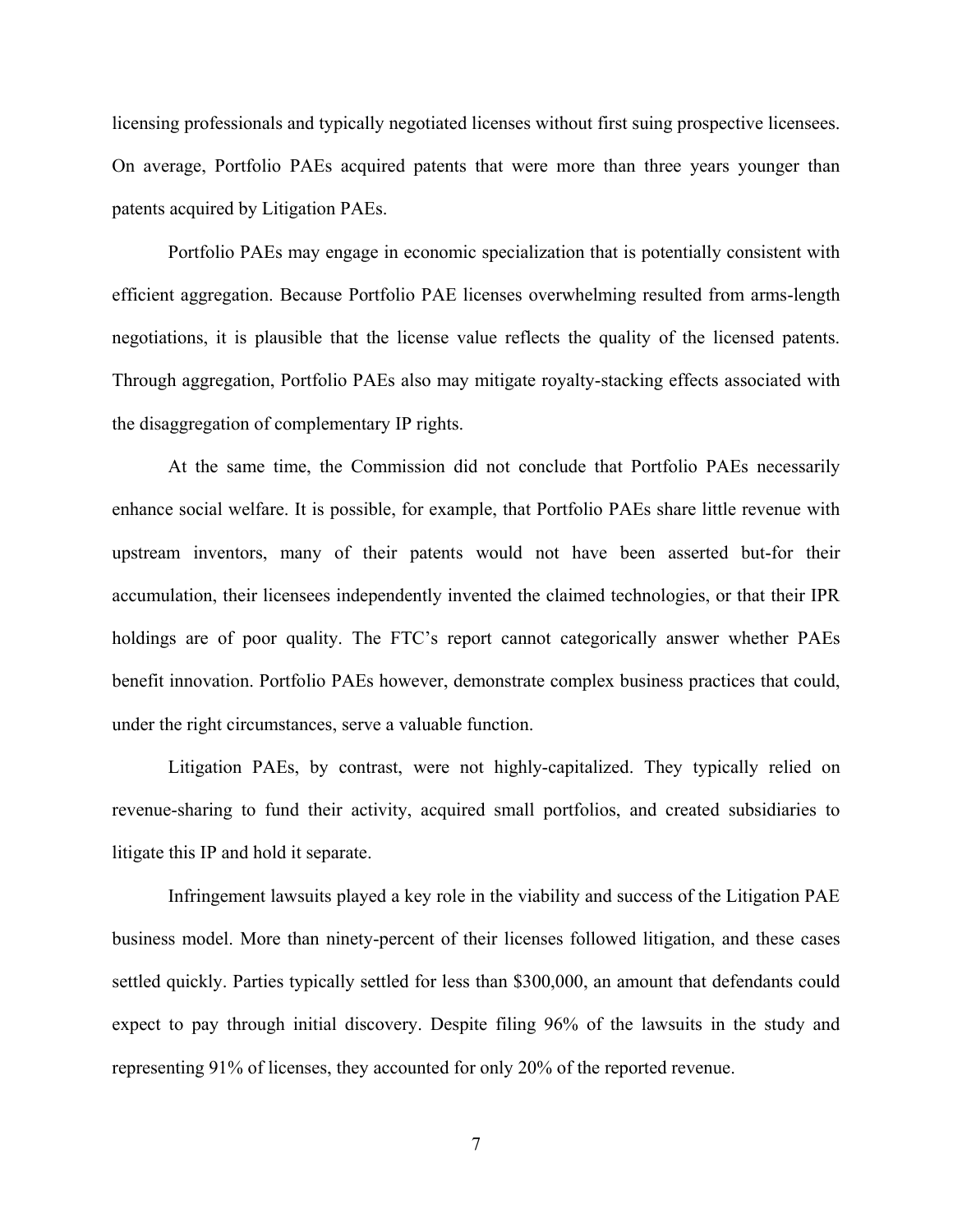The PAE report is full of relevant findings unavailable in other studies, and unfortunately, I cannot address each of them in these remarks. A few conclusions, however, are worth noting for their contribution to larger policy discussions.

 First, some have expressed concern with PAEs make money simply by sending thousands of demand letters to accused infringers. The FTC did not observe this behavior. As a result, demand letter reform, by itself, may not fully address PAE behavior. A company called MPHJ, whom the FTC sued for sending deceptive demand letters, may have been an outlier.

 communication technology patents. More than three-quarters of the more than 35,000 patents in technology patents against parties in a wide-range of industries. As I will discuss in a minute, this "software-focus," and the associated complaints about patent quality, are addressed in part Second, PAEs focused overwhelmingly on acquiring and asserting information and the study were software-related. Still, PAE's asserted information and communication by recent Supreme Court precedent.

 encumbered standard-essential patents, these SSO commitments did not appear to be a draw for PAEs. PAEs identified fewer than 1% of Study patents as FRAND encumbered. Finally, the Third, while some have focused on potential harms arising from the assertion of FRANDevidence suggests that some PAEs target end users of technologies, rather than those that built the infringing devices.

 Finally, the Commission compared PAE activity to the behavior of manufacturers and others in the wireless chipset market. It found that Litigation PAE behavior differed significantly manufacturers went to court far less frequently. Manufacturers also licensed differently, with far more complicated contracts than Litigation PAEs.<br>8 from manufacturer behavior: Litigation PAEs almost always sued before licensing, while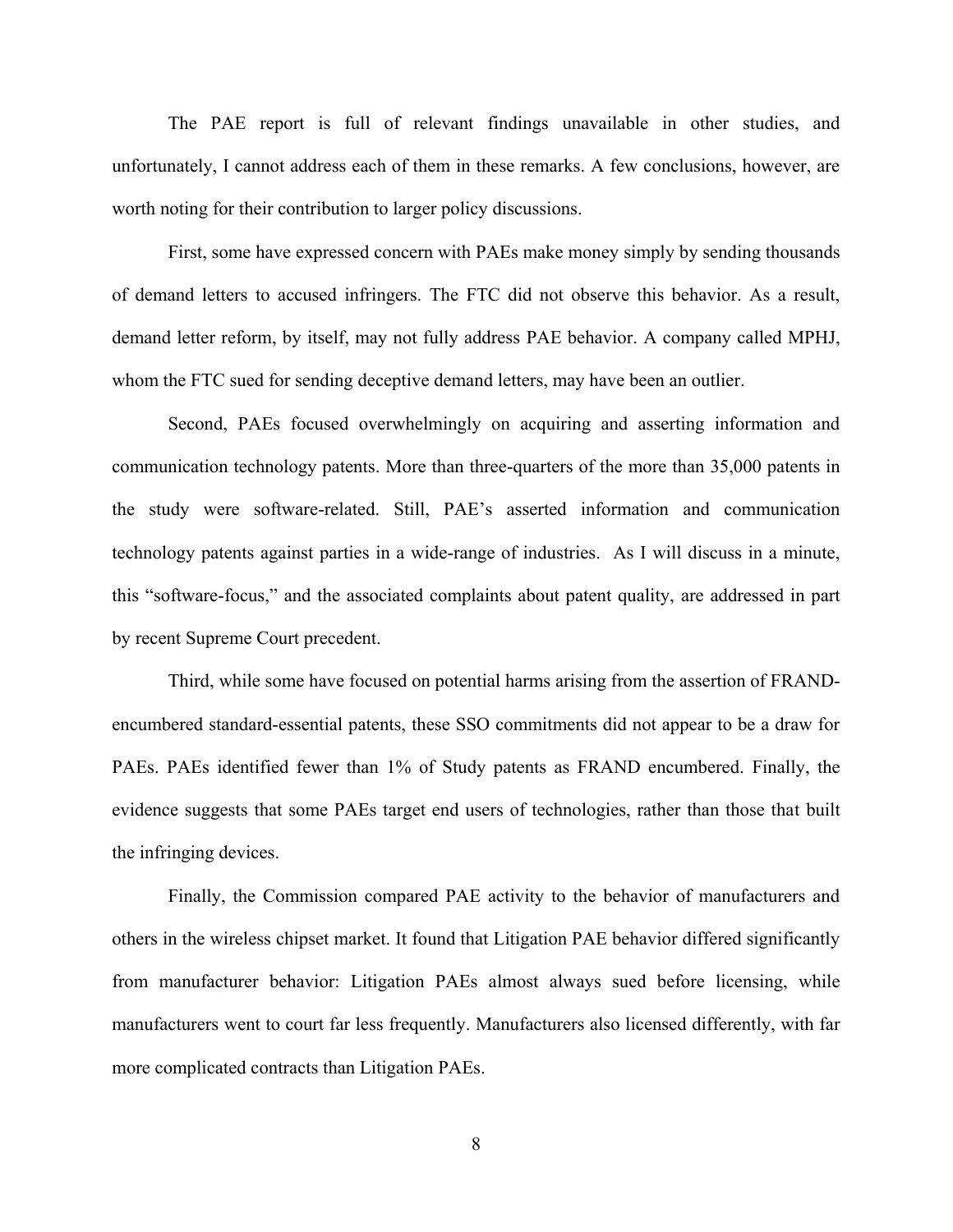I'll now turn to the FTC's recommendations growing out of the study. First, to be clear, boundaries necessary to promote innovation. At the same time, nuisance litigation, which relies on estimated costs and not the strength of the patent claims, can tax judicial resources and divert infringement litigation plays an important role in protecting patent rights. The ability to sue others for copying your invention, among other things, is crucial to establishing the property attention away from productive business behavior.

 Accordingly, the report presents tailored recommendations to alleviate potential litigation support these proposals because they are narrowly-tailored to address observed behavior, without abuses. For example, the report proposes case management practices that could mitigate litigation cost asymmetries between PAE plaintiffs and defendants. The report also recommends that Congress pass rules increasing transparency and encourage courts to stay litigation by PAEs against end users when parallel proceedings already are underway against the manufacturer. I leading to unintended consequences well beyond PAE activity.

 Some have questioned whether the FTC should have included any recommendations in its report. This position, however, does not fully account for the realities of Washington. There has been recurring interest in legislating changes in this area. It is thus important that the agency offer informed guidance to help ensure any changes have a positive impact in the IP marketplace.

#### **Subsequent Developments**

 the legal environment has changed in recent years. As we address intellectual property and competition policy, we should bear in mind how

 For example, in 2013, I forecasted that, to the extent there is a problem with PAEs, it is report is consistent with my hypothesis, given the prevalence of information and communication likely to be a function of patent quality, particularly with respect to software patents. The FTC's

9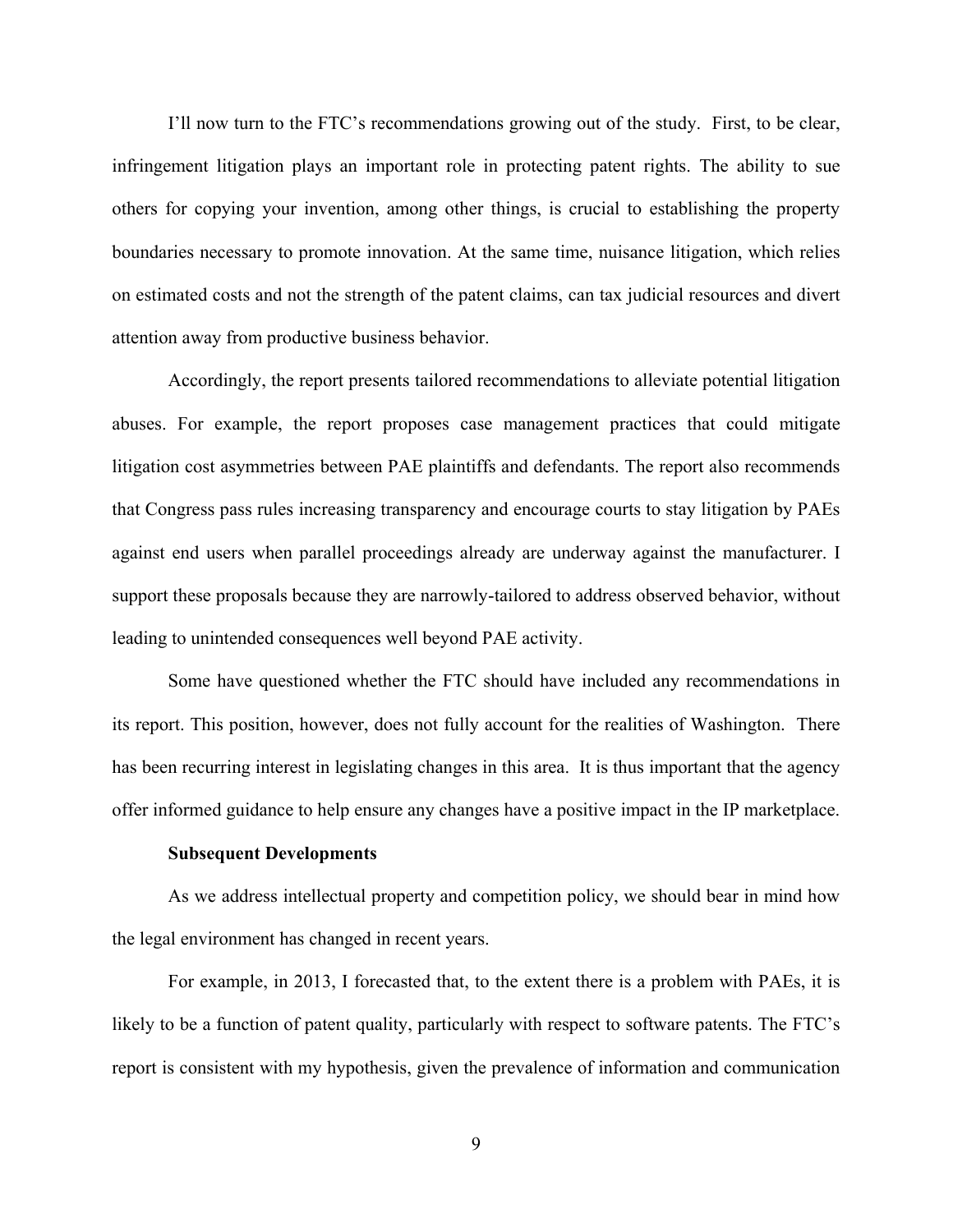technology patents at issue and Litigation PAEs' apparent use of nuisance-value lawsuits to extract revenue.

 In addressing next steps, however, we must consider the changing dynamics of patent law. Among the more than 37,000 patents in our sample, more than three-quarters contained software related claims. Still, our recommendations did not focus on specific claims, or art units.

 This is in part, because the Supreme Court's 2014 decision in *Alice Corp. v. CLS Bank, International* has already had a significant impact on software patents, and its ramifications continue to play out.<sup>21</sup> As you know, *Alice* considered whether computer-implemented inventions are patentable. The Court held that an abstract idea does not become patentable simply because it is implemented on a "generic computer."<sup>22</sup>

 cases—has repeatedly relied on *Alice* to invalidate software-related claims directed at abstract concepts. A few weeks ago, on March 7, 2017, the court held that patents acquired by a large PAE, Intellectual Ventures, were impermissibly abstract without any "additional features," that would transform the idea into patentable subject matter.<sup>23</sup> Last year, in a similar case finding the antechamber of patentable invention<sup> $24$ </sup> and concluded "claims directed to software implemented on a generic computer are categorically not eligible for patent. $^{25}$ With few exceptions, the Federal Circuit—the U.S. court of appeals dedicated to patent Intellectual Ventures' software IP invalid, Judge Mayer, in concurrence, wrote, "Software lies in

 Other developments bear notice. Until the end of 2015, a patent holder could file a complaint in district court by making simple allegations regarding patent ownership and

<sup>&</sup>lt;sup>21</sup> Alice Corp. v. CLS Bank Int'l, 134 S. Ct. 2347 (2014).

 <sup>22</sup>*Id*. at 2358.

 $^{22}$  *Id.* at 2358.<br><sup>23</sup> Intellectual Ventures I LLC v. Capital One Financial Corp., 2017 WL 90031 at \*1 (Fed. Cir. Mar. 7, 2017). 2017).<br><sup>24</sup> Intellectual Ventures I LLC v. Symantec, Corp., 838 F.3d 1307, 1325 (Fed. Cir. 2016).

<sup>&</sup>lt;sup>24</sup> Intellectual Ventures I LLC v. Symantec, Corp., 838 F.3d 1307, 1325 (Fed. Cir. 2016).<br><sup>25</sup> *Id.* at 1322.

 $^{25}$  *Id.* at 1322.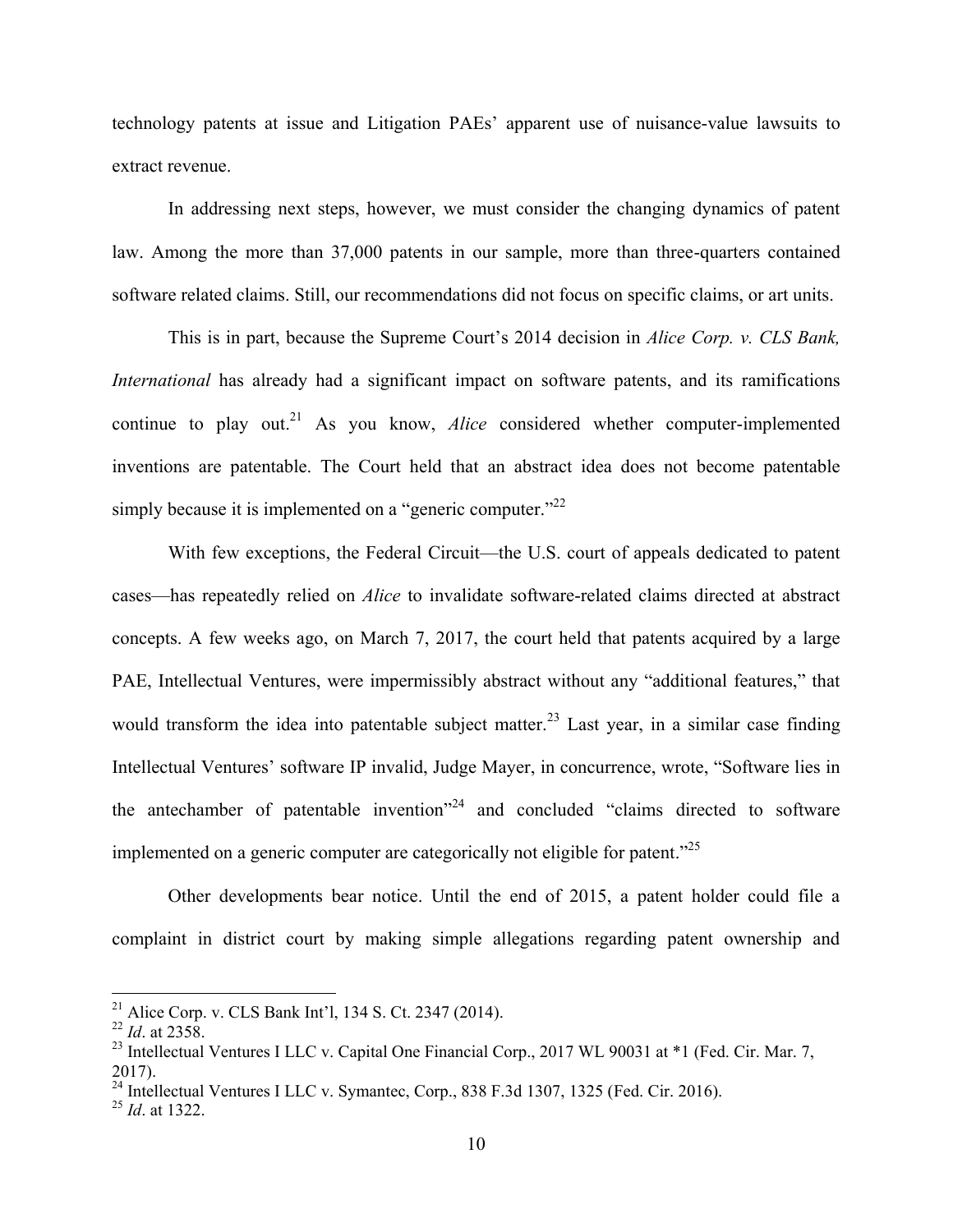or list any accused products.<sup>26</sup> In December 2015, however, an amendment to the Federal Rules of Civil Procedure abolished this standard. Now, patent holders must follow the pleading evaluate their alleged infringement and should influence a patent plaintiff's ability to bring infringement. The patent holder did not need to identify any claims that were allegedly infringed, standard articulated by the Supreme Court for all civil cases and plead factual allegations that make infringement "plausible."<sup>27</sup> Because Litigation PAEs generate licensing revenue primarily through litigation, raising the pleading standard can provide defendants with more notice to nuisance suits successfully.

 Also, the U.S. Supreme Court recently eliminated the laches defense for patent infringement suits brought within the six-year statutory limitation period.<sup>28</sup> Laches is an had argued that the laches defense was necessary to address litigation asymmetries caused by before filing suit.<sup>29</sup> The Court held, however, that applying an equitable remedy within a statutory limitations period specified by Congress would give judges a "legislation-overriding" equitable remedy for prejudice caused by unreasonable delay in filing suit. Some commenters patent plaintiffs, particularly PAEs, who wait until a product is successful in the marketplace

<sup>&</sup>lt;sup>26</sup> FED. R. CIV. P. 84, Form 18.

27 Ashcroft v. Iqbal, 556 U.S. 662 (2009); Bell Atlantic Corp. v. Twombly, 550 U.S. 544 (2007). *See, e.g.,*  e.Digital Corp. v. iBaby Labs, Inc., No. 15-cv-05790-JST, 2016 U.S. Dist. LEXIS 111689, at \*5–9 (N.D. Cal. Aug. 22, 2016) (reviewing district court decisions since the abrogation of Form 18); Atlas IP LLC v. Pac. Gas & Elec. Co., No. 15-cv-05469-EDL, 2016 U.S. Dist. LEXIS 60211, at \*15–17 (N.D. Cal. Mar. 9, 2016) (granting motion to dismiss with leave to amend, noting that "the disclosures required by the Patent Local Rules will soon provide more detailed notice"); Ruby Sands LLC v. Am. Nat'l Bank of Tex., No. 15-cv-01955-JRG, 2016 U.S. Dist. LEXIS 83897, at \*15 (E.D. Tex. June 28, 2016) (granting motion to dismiss with prejudice, noting "a highly unusual case … with a serial litigant" who failed to plead plausible claims of direct infringement).<br><sup>28</sup> SCA Hygiene Prods. Aktiebolag v. First Quality Baby Prods., LLC, 2017 WL 1050978 (Mar. 21,

<sup>2017).</sup>

<sup>29</sup>*See, e.g.*, Brief for Dell et al as Amici Curiae Supporting Respondents, SCA Hygiene Prods. Aktiebolag v. First Quality Baby Prods., LLC, 2017 WL 1050978 (Mar. 21, 2017); Brief for Roche Molecular Sys., Inc. as Amici Curiae Supporting Respondents, SCA Hygiene Prods. Aktiebolag v. First Quality Baby Prods., LLC, 2017 WL 1050978 (Mar. 21, 2017).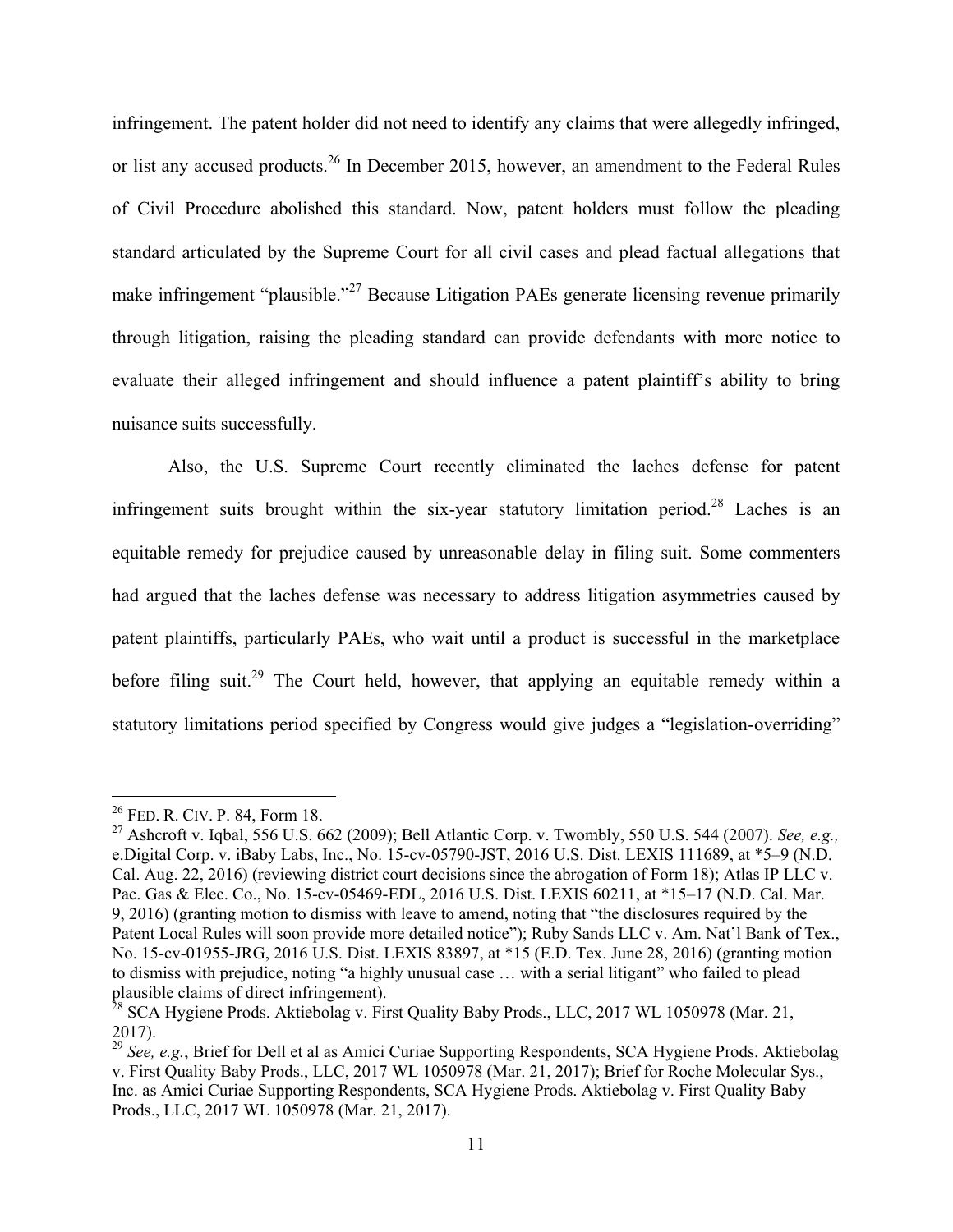"remains 'determined to stay the course and continue on, traveling even further away,' from role that exceeds the judiciary's power.<sup>30</sup> In his dissent, Justice Breyer wrote that the majority Congress's efforts in the Patent Act, to promote the 'Progress of Science and useful Arts."<sup>31</sup>

 Finally, the Supreme Court will soon issue its decision in *TC Heartland LLC v. Kraft Foods Group Brands LLC*, which addresses the proper venue provisions for patent cases.<sup>32</sup> Some commenters, including the former Chief Judge of the Federal Circuit, Paul Michel, have argued that the current venue provisions have led patent infringement suits to concentrate in a small handful of district courts, leading to "numerous practical negative consequences."<sup>33</sup> Judge Michel notes that, among other things, this concentration "prevents the Federal Circuit from receiving diverse views about how patent law should change to keep up with ever-changing technologies."<sup>34</sup> Notably, The FTC's PAE report supports the proposal that patent cases are concentrated among certain districts. 75% of reported cases were brought in either the Eastern District of Texas (53%) or the District of Delaware (22%).

 Given the dynamic nature of patent law, I recommend asking U.S. policymakers two important questions before weighing in with policy solutions: (1) how are our colleagues in Congress, the courts, and the PTO addressing these proposed problems, and (2) what evidence supports our intervention? This is why I favor evidence-based reforms, like those proposed in the FTC's PAE report. Likewise, I support retaining flexibility—as we did in the revised IP

<sup>30</sup> SCA Hygiene Prods., 2017 WL 1050978 at \*5.

<sup>&</sup>lt;sup>31</sup> *Id.* at \*20 (quoting Mathis v. United States, 579 U.S. \_\_\_, \_\_\_, 136 S.Ct. 2243, 2271, 195 L.Ed.2d 604 (2016) (Alito, J., dissenting) and U.S. Const. Art. I, § 8, cl. 8.)).

 $32$  TC Heartland LLC v. Kraft Food Brands Grp. LLC, 137 S.Ct. 614 (2016) (granting certiorari to address whether the patent venue statute, 28 U.S.C. § 1400(b), is the sole and exclusive venue provision governing patent infringement litigation, or whether it is supplemented by the general venue statute, 28 U.S.C. § 1391).

U.S.C. § 1391).<br><sup>33</sup> Brief for Paul R. Michel as Amicus Curiae Supporting Petitioner, TC Heartland LLC v. Kraft Food Brands Grp. LLC, 137 S.Ct. 614 (2016). <sup>34</sup>*Id*. at 1.

*Id.* at 1.